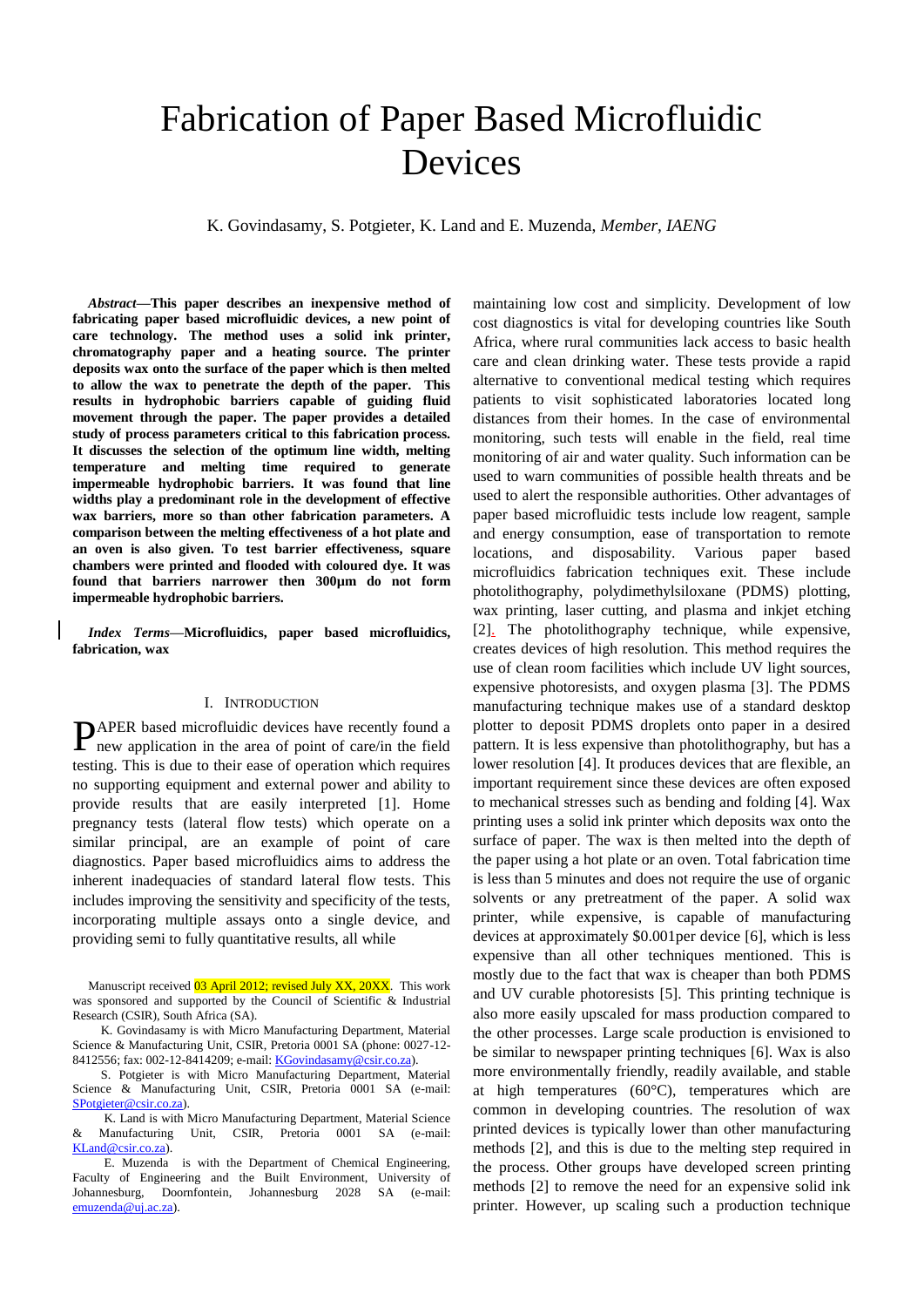has proved difficult. In this paper we explore the wax printing manufacturing technique in detail, providing information on the selection of optimal fabrication conditions such as melting times and temperatures and selecting the type of heating source. Finally, the influence these optimal parameters have in creating effective wax barriers is discussed.

## II. MATERIALS AND METHODS

#### *A. Materials*

All devices were designed using Design CAD and printed onto 20 cm  $\times$  20 cm sheets of Whatman chromatography paper (no. 1). Chromatography paper was selected as it is readily available, relatively inexpensive and reproducible. A Xerox Color-Qube 8870 wax printer was used. The printer heats up the resin based solid wax cartridges and deposits the molten wax droplets onto the paper surface. Once the wax comes into contact with the paper, it cools quickly, preventing any further spreading. The printed device is then placed on a heating source (either an oven or hot plate) to allow the wax to melt into the depth of the paper. An Ecotherm oven (Model 22, Labotec) was used. After cooling for >10s, the device is ready for use. Standard blue food colouring, diluted in DI water in a ratio of 1:6 was used to test for barrier effectiveness. For each experiment, unless otherwise stated, a series of 5mm long lines ranging from 30 µm to 1000 µm in width, were printed on a single sheet of paper and then melted on a hot plate (StableTemp, DLM 51806-15, Cole Parmer) for 1 min at 200°C. For validation of results, 5 lines of each size were printed and anlaysed after melting. The extent of melting through the depth of the paper was examined both visually and using image analysis software, Image J. Image J is able to perform a grey scale analysis of an image by measuring its black, white and grey colour intensities. A dark (or black) image will have low grey scale values, while lighter images will have high grey scale values. All photo's used for image analysis were captured using a Canon Powershot G-11 digital camera.

#### *B. Determination of optimum printed line width*

Lines of different width were melted on a hot plate at the same temperature and for the same time period. The image formed on the reverse side of the printed surface (the melted surface) was examined (Fig. 1). The optimal line width is that which forms the darkest and clearest image on the melted surface. This indicates that wax from the printed surface has successfully penetrated through the paper. To further analyse the wax penetration a cross sectional analysis was performed. The line width that resulted in complete vertical penetration of the wax through the cross section of the paper was considered the optimal line width.

## *C. Comparison of the melting effectiveness between an oven and a hot plate*

Printed lines were melted using both an oven and hot plate at temperatures ranging from 50°C to 250°C, in increments of 50°C. The images formed on the melted surface at each temperature were compared for each process. The optimal heating source was selected as that which forms the darkest image on the melted surface.

## *D. Determination of the optimum melting temperature*

Lines of different width were melted at temperatures ranging from 50°C to 250°C, in increments of 50°C. Although the optimal line width was already identified, using a range of line widths helps to better understand the influence of temperature on the formation of barriers. The optimal melting temperature was selected after analyzing the melted surface.

#### *E. Determination of the optimum melting time*

Wax lines were melted at a constant temperature for time intervals ranging from 1 min to 7 min. The optimal melting time period was selected by analyzing the image formed on the melted surface.

### *F. Determining the effectiveness of barriers*

5mm squares with line widths ranging from 50 µm to 1000 µm (1 mm) were printed. Each square was melted at 200°C for 1 min on a hot plate to form hydrophobic barriers. 10µl of food dye was pipetted into printed squares and monitored for any leakage.



Fig. 1: a) Printed surface before melting, b) printed surface after melting, c) bottom surface after melting

## III. RESULTS AND DISCUSSION

#### *A. Determination of optimum printed line width*

Line width was found to significantly influence the formation of effective barriers. Wider lines have more wax available on the printed surface to melt into the depth of the paper and form a barrier on the melted surface. Fig. 2 shows grey scale measurements of the melted surface of a paper strip printed with wax lines. The crests of the curve represent grey scale values of the white background paper, while the troughs represent those of the melted lines. Lines decrease in width from left to right of the curve, starting from 1000  $\mu$ m and decreasing in 100 µm increments to 100 µm. The two remaining troughs represent lines of width 50 µm and 30 µm respectively. The same line widths are used for all grey scale value charts hereafter. According to Fig. 2, wider lines (1000 µm to 300 µm) give grey scale values between 98 and 103. These values indicate the formation of effective barriers. Narrower lines, having lower grey scale values,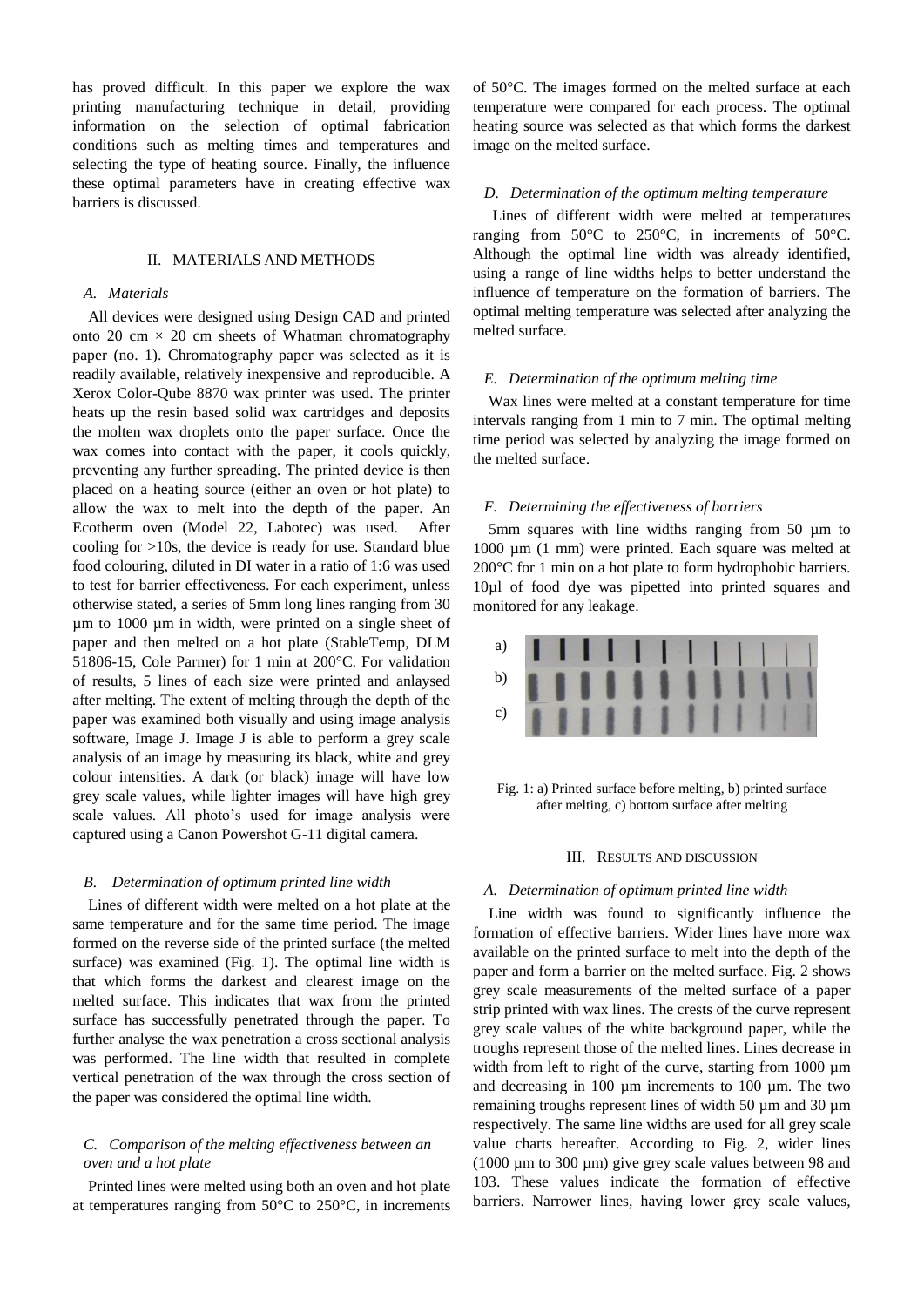penetrate the paper to a lesser extent. This results in poor hydrophobic barriers. This is observed by the similar grey scale values of the 30 µm wide line and the background paper. Hence lines  $\geq 300$  µm create effective barriers. The optimal line width should lie midway of the operational range. Selecting a width of 300 µm, which lies at the lower end of the operational range would lower fabrication costs, but may be more prone to leakages. The 500 µm line has almost the same grey scale value, and hence barrier effectiveness, as that of the 1mm line. Therefore the selection of the 500 µm line forms the correct balance between operational effectiveness and cost.



Fig. 2: Effect of line width on melting effectiveness

A cross section analysis of the paper was performed and observations agree with the grey scale measurements (Fig. 3). The location of the melted wax front is better observed using Image J. For lines  $\leq 300 \mu m$ , the software indicates the location of the wax front with a white marker. A blue to purplish marker is used for lines wider than 300 um. All the white markers are located less than  $\frac{3}{4}$  way through the paper cross section. This indicates why narrower lines have higher grey scale values on the melted surface. The blue and purple markers reach the opposite end of the paper. The widest lines (900 µm and 1mm) display a purple bulge at the melted surface. This indicates that these lines not only penetrate the cross section of the paper, but also form an additional wax layer on the melted surface. The cross section analysis confirms that lines greater than 300 µm in width offer better functionality.



Fig. 3: Cross sectional view of paper

## *B. Comparison of the melting effectiveness between an oven and a hot plate*

For simplicity, Fig. 4 shows only the grey scale values measured at 100°C and 250°C., However temperatures ranging from 50°C to 250°C were investigated. As wax is stable up to  $60^{\circ}$ C [5], no penetration of the wax was visible at 50°C. Wax penetrates the paper from 100°C upwards when using both the oven and hot plate (HP). The extent of penetration however, is different between the two methods. Fig. 4, as with Fig 2, displays the trend of increasing grey scale values with decreasing line widths. This indicates that wax penetration is still largely influenced by the original line width rather than changes in temperature. Melting in the oven at 100°C resulted in the poorest penetration of wax over the range of line widths investigated. This is indicated by high grey scale values. At 250°C, lower grey scale values are observed, indicating an improvement in wax penetration. The extent of melting at 250°C in the oven appeared similar to that obtained using a hot plate at the same temperature. However, as the line width decreases, an increasing difference in melting effectiveness between both heating sources is observed. Grey scale values for lines melted using a hot plate at 100°C, an oven at 250°C, and a hot plate at 250°C were similar for line widths  $\geq 400$  µm. For lines narrower than 400 µm, the grey scale values start to differ. This is observed for each line width by the increasing vertical distance between the troughs of each curve. When using an oven at  $250^{\circ}$ C, the grey scale values for the 300 µm line (encircled in red) is  $\pm 15$  units higher than that obtained using a hot plate at the same temperature. A similar increase is observed for the 200 µm and 100 µm lines. For lines narrower than 100 µm, poor wax penetration was seen. This is due to an insufficient amount of wax on the printed surface. For lines narrower than 400 um, melting on a hot plate at 100°C gave lower grey scale values than when melting in the oven at 250°C. This indicates that the hot plate enables better wax penetration than the oven, even at lower temperatures. The hot plate enables direct contact between the wax and heating plate allowing for more efficient melting.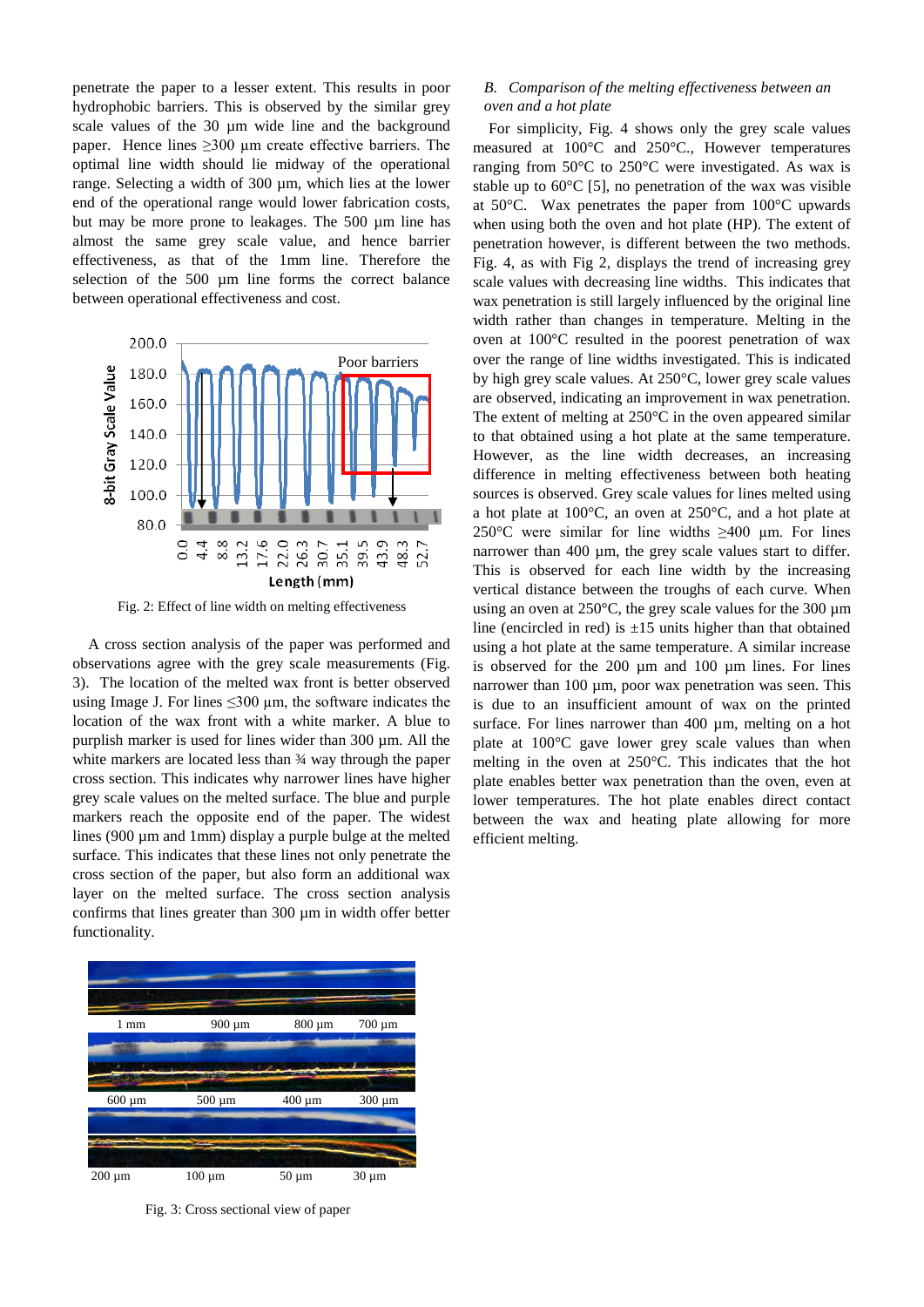

Fig. 4: Comparison between the melting effectiveness of oven and hot plate (HP)

#### *C. Determination of the optimum melting temperature*

Fig. 6 shows the effect of temperature on melting effectiveness For lines widths ranging from 1000 µm to 300 µm, similar grey scale values were obtained for each temperature where melting was observed. As the line widths decrease below 300 µm, the influence of temperature becomes more apparent. Higher temperatures result in better penetration of wax, as observed by the low grey scale values obtained at 200°C and 250°C. At 100°C and 150°C, grey scale values were  $\pm 20$  units to 30 units higher than that obtained at the higher temperatures. The optimum melting temperature will be selected by examining the influence of temperature on the melting effectiveness of narrower lines (30 µm to 300 µm). This is because no affect of temperature is observed on lines larger than 300 µm, since the extent of penetration is predominantly influenced by the original line width. Melting at temperatures of 100°C and 200°C results in similar grey scale values for line widths between 1000 µm and 300 µm. Selecting a melting temperature of 100°C for lines  $\geq$ 300 µm will provide the same melting effectiveness as melting at 200°C, but will prove more economical. For narrower lines, melting at 200°C appears optimal, as it gives the lowest grey scale value. One may have expected to obtain the lowest grey scale value at the highest temperature (250°C). The reason for this not occurring might be due to a preference in lateral spreading over vertical spreading at such high temperatures.

#### *D. Determination of the optimum melting time*

Fig. 7 shows how different melting times influence the extent of wax penetration. In the figure, all curves display similar grey scale values per line width. This indicates that increasing the melting time above 1 min, when melting at 200°C, does not significantly improve wax penetration.

Furthermore, increased melting times can reduce fabrication throughput and increase fabrication costs. Based on the grey scale values, maximum wax penetration is achieved after melting for 1 min at 200°C. Increasing the melting period to 7 min does not improve the extent of wax

penetration, even for the narrower lines. At lower melting temperatures, melting time would have a more significant influence on wax penetration. While increasing the melting time above 1 min has no affect on melting effectiveness, decreasing the melting time does. Printed lines were melted at 200°C for 30s (data not shown). An unclear, lightly shaded image formed on the melted surface.

#### *E. Determining the effectiveness of barriers*

To test the effectiveness of barriers food dye was pipetted into melted square chambers. Each square had different barrier line widths. Besides the 50 µm and 100 µm squares, all others were able to contain the fluid for longer than 10 minutes, as shown in Fig. 5. This confirms that lines  $\geq 300$ µm form good quality barriers. The 50 µm barrier leaked rapidly. Although fluid was able to seep across the 100 µm barrier, it did not do so as rapidly. This indicates the presence of fewer leakage points along the 100 µm barrier than the 50 µm barrier.



Fig. 5: Hydrophobic barrier effectiveness squares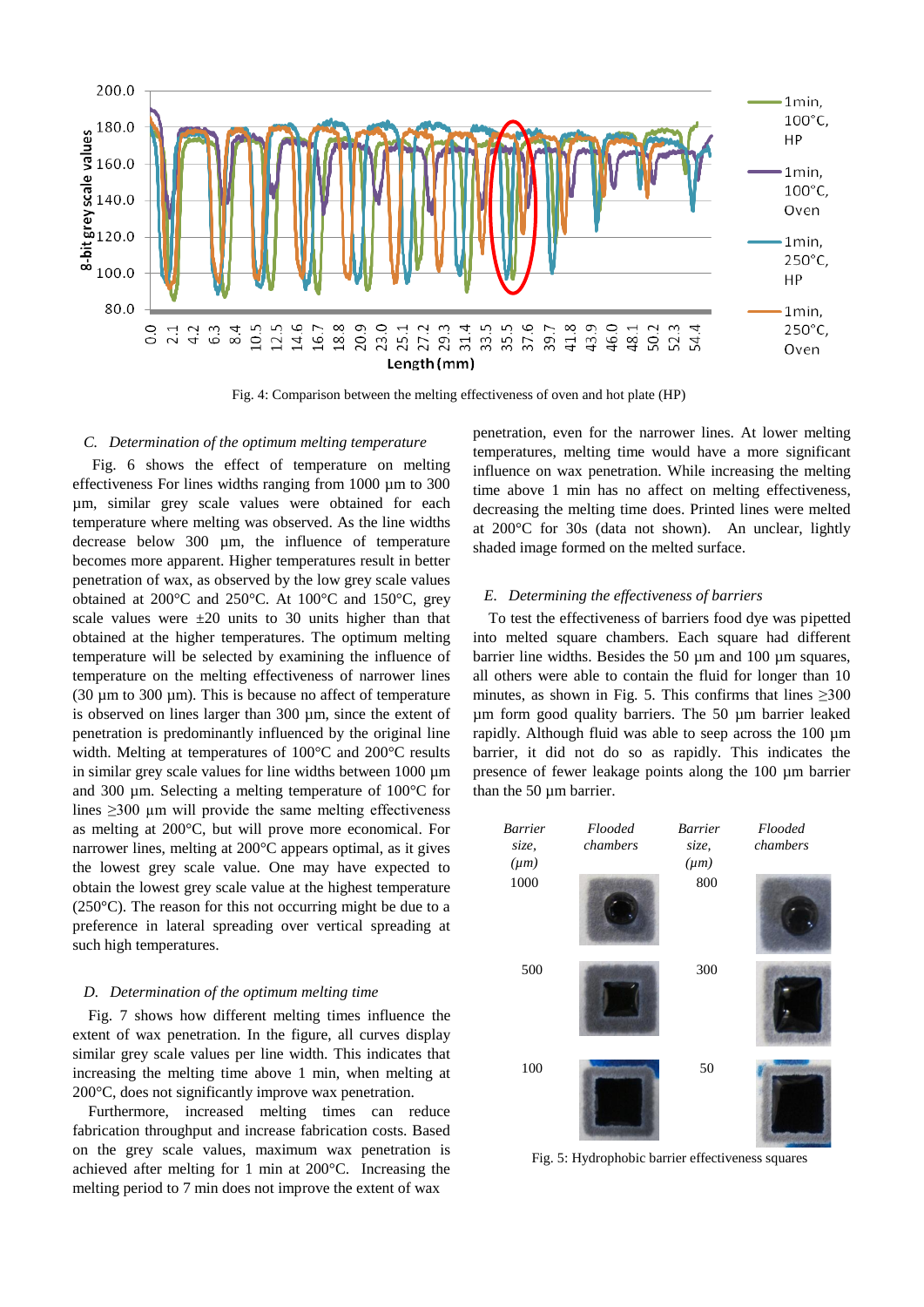

Fig. 6: Effect of temperature on melting effectiveness (text boxes indicate the line width  $(\mu m)$ )



Fig. 7: Effect of melting time on melting effectivness (text boxes indicate the line width  $(\mu m)$ )

## IV. CONCLUSION

These studies show that the original line width is the most important fabrication parameter in creating effective wax barriers. All studies performed show that grey scale values increased with a decrease in line width, regardless of the melting times and melting temperatures used. An optimal line width of 500 µm was selected, however any line width above 300 µm is capable of forming impermeable wax barriers. The effect of temperature on melting effectiveness was only observed for lines narrower than 300 µm. These line widths have insufficient wax on the printed surface to penetrate the cross section of the paper. An optimal melting temperature of 200°C was selected, as it gave the best wax penetration for narrow lines. However, should lines wider than 300 µm be used, a lower melting temperature is recommended to help reduce costs. Optimal melting times depend largely on the melting temperature. An optimal temperature of 1 minute was selected when using a melting

temperature of 200°C. Melting times above 1 minute did not improve wax penetration, however shorter melting periods do significantly decrease the extent of wax penetration. A hot plate serves as a more effective heating source. At 100°C the hot plate is able to provide the same extent of wax penetration as the oven at 250°C (for line widths below 400 µm). The barrier effectiveness test confirms that line widths below 300 µm cannot form impermeable hydrophobic barriers in paper.

#### ACKNOWLEDMENT

The authors acknowledge the valuable input from the University of Johannesburg.

### **REFERENCES**

[1] A. W. Martinez, S. T. Phillips, E. Carrilho, and G. M. Whitesides, "Diagnostics for the developing world: microfluidic paper-based analytical devices," *Analytical Chemistry* vol. 82, no.1, pp. 3-10, Jan.2010.